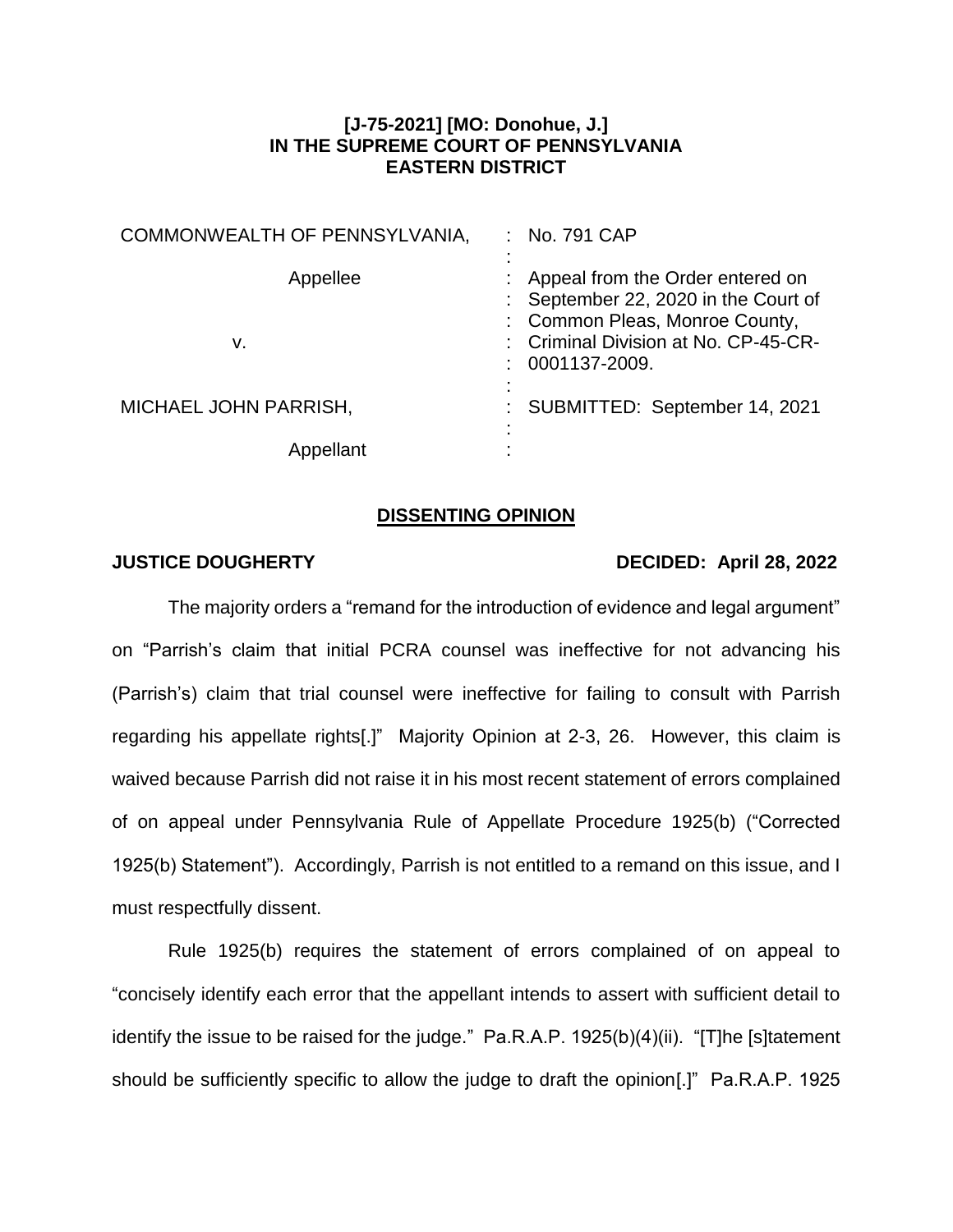Note Subparagraph (b)(4). While "[e]ach error identified in the [s]tatement will be deemed to include every subsidiary issue that was raised in the trial court[,] this . . . does not in any way limit the obligation of a criminal appellant to delineate clearly the scope of claimed constitutional errors on appeal." Pa.R.A.P. 1925(b)(4)(v).

As this Court emphasized the last time this case was before us, appellants must "strictly comply with the provisions of Rule 1925(b)[.]" *Commonwealth v. Parrish*, 224 A.3d 682, 700 (Pa. 2020). "[S]trict compliance with Rule 1925(b) promotes uniformity in the appellate review process, and ensures that each litigant ordered to file such a statement receives the same opportunity for appellate review." *Id.* at 701. In addition, "Pa.R.A.P. 1925(b)(4)(ii) . . . plays a vital role in facilitating the appellate process." *Id.* at 700. The specific identification of errors in the Rule 1925(b) statement "aid[s] trial judges" in drafting opinions that "identify[ ] and focus[ ] upon those issues which the parties plan to raise on appeal." *Commonwealth v. Lord*, 719 A.2d 306, 308 (Pa. 1998). Moreover, trial court opinions addressing the issues on appeal assist appellate courts by providing "explication and guidance on th[e] issues from the judicial entity most familiar with the matter[,]" and help the parties by providing "meaningful context within which to make their arguments on appeal, particularly as to discretionary matters." *Commonwealth v. DeJesus*, 868 A.2d 379, 383 (Pa. 2005).

Importantly, Rule 1925(b) provides, in no uncertain terms: "[i]ssues not included in the [s]tatement and/or not raised in accordance with the provisions of . . . paragraph (b)(4) are waived." Pa.R.A.P. 1925(b)(4)(vii). "[W]aiver under Rule 1925 is automatic." *Commonwealth v. Butler*, 812 A.2d 631, 633 (Pa. 2002). "[T]he courts lack the authority to countenance deviations from the Rule's terms[, and] the Rule's provisions are not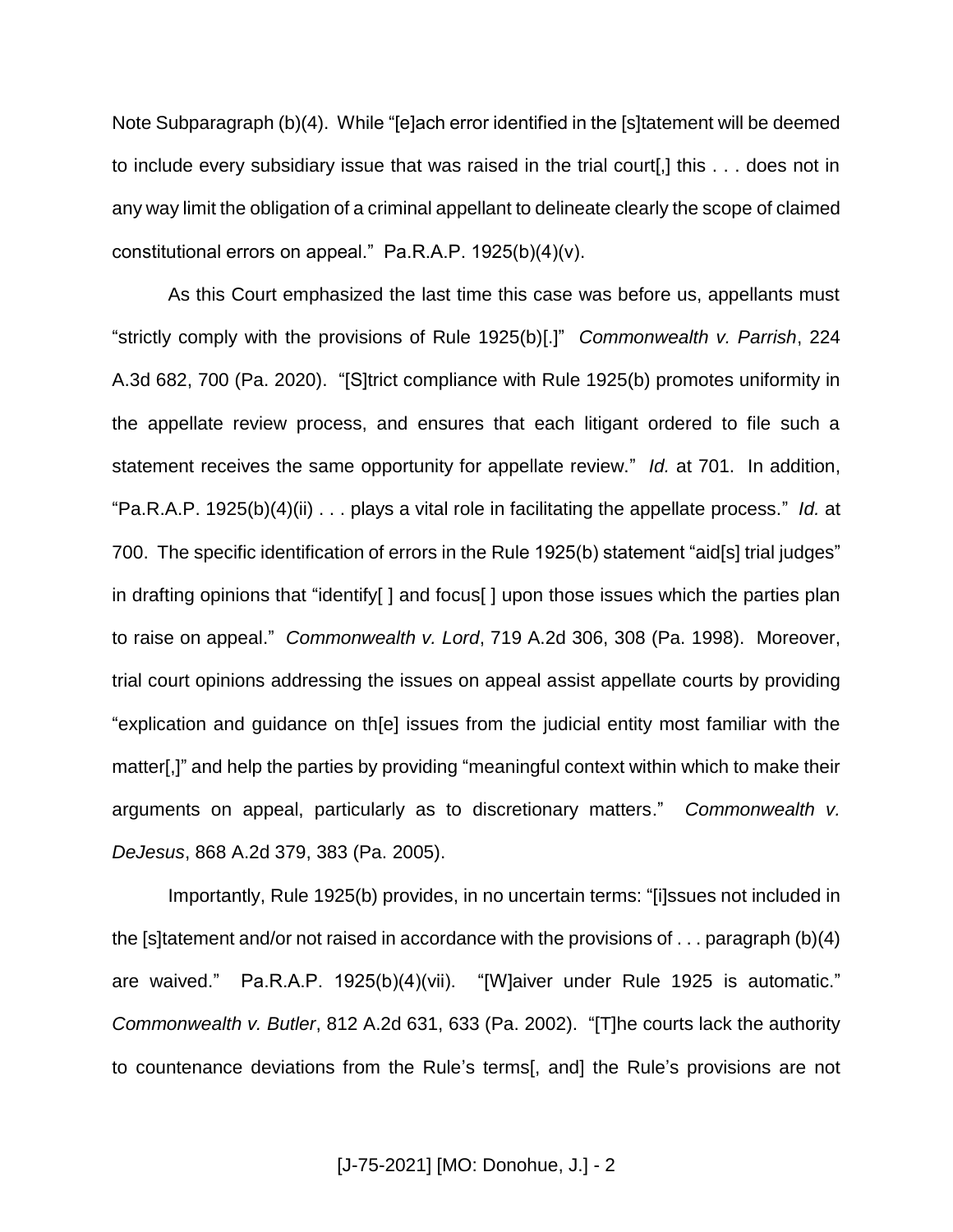subject to *ad hoc* exceptions or selective enforcement[.]" *Commonwealth v. Hill*, 16 A.3d 484, 494 (Pa. 2011), *disapproved on other grounds*, *Commonwealth v. Bradley*, 261 A.3d 381, 400 (Pa. 2021). In addition, "Rule 1925 violations may be raised by the appellate court *sua sponte*[.]" *Id.* As this Court explained in *Butler*, if we were to accept the position a Rule 1925(b) waiver can be enforced only if raised by a party, "courts would be constrained to selectively enforce the Rule based upon the arguments of parties, which would subvert the purpose and effectiveness of Rule 1925." *Butler*, 812 A.2d at 634.

Here, Parrish's Corrected 1925(b) Statement claimed in pertinent part:

Trial and appellate counsel ineffectively failed to **file** a [n]otice of [a]ppeal on Mr. Parrish's behalf, thereby denying him of his statutory rights and his rights under the Sixth, Eighth and Fourteen Amendments and Article I, [Section] 9 to a full and proper appellate review of his conviction and capital sentence on direct appeal. Third Amended PCRA, Count XVII. Instead, the Pennsylvania Supreme Court determined that he had waived all but the statutorily required matters for appeal. PCRA counsel was ineffective for failing to present all available evidence and law in support of Mr. Parrish's right to reinstatement of his direct appellate rights nunc pro tunc.

Corrected 1925(b) Statement, 7/6/20, ¶17 (emphasis added). The statement thus raised the issue of whether initial PCRA counsel was ineffective for not developing the claim that trial counsel were ineffective for not **filing** a notice of appeal. This issue is both factually and legally distinct from the issue the Majority deems to warrant remand: whether initial PCRA counsel was ineffective for not developing the claim that trial counsel were ineffective for not **consulting** with Parrish regarding his appellate rights. Indeed, Parrish himself acknowledges an ineffectiveness claim premised on the failure to file an appeal is "different" from one based on the failure to consult with the client regarding an appeal. *See* Appellant's Brief at 47 ("While PCRA counsel attempted to present the claim of abandonment and failure to consult, presented above and in the Third Amended Motion,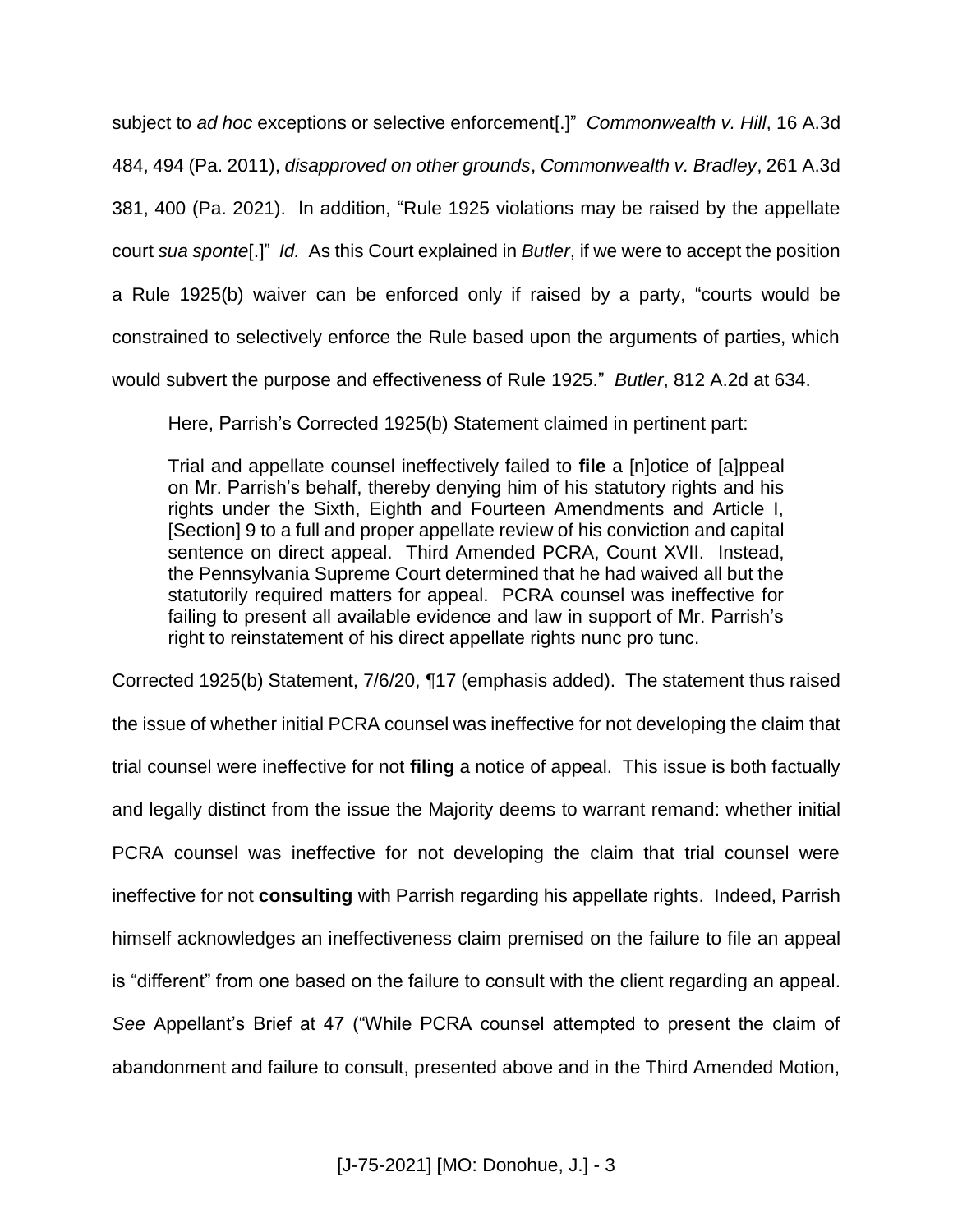counsel largely presented a different claim – counsel ineffectiveness for failure to file notice of appeal when requested by the defendant under *Commonwealth v. Lantzy*, 736 A.2d 564 (Pa. 1999) – in his post-hearing brief, and it was this second casting of the claim that the lower court rejected.").<sup>1</sup> The Majority also recognizes these claims are distinct, and in particular notes they are subject to different prejudice standards. *See* Majority Opinion at 25 ("Unlike cases involving a failure to file a requested appeal for which prejudice is presumed, a failure to consult with the defendant does not constitute ineffectiveness *per se*. Instead, where the defendant shows that counsel failed to consult regarding an appeal, 'a defendant must demonstrate that there is a reasonable probability that, but for counsel's deficient failure to consult with him about an appeal, he would have timely appealed.'"), *quoting Roe v. Flores-Ortega*, 528 U.S. 470, 484 (2000). Parrish's omission of the distinct failure-to-consult issue from his Corrected 1925(b) statement renders this issue automatically waived. *See Butler*, 812 A.2d at 633.

The majority argues "[t]his position overlooks that a failure to consult argument, at base, must assert that counsel failed to file an appeal that would have been requested." Majority Opinion at 16 n.9. Respectfully, the question before this Court is not whether a failure-to-consult argument includes a claim of a failure to file an appeal but the opposite: whether the narrow allegation counsel "ineffectively failed to file a [n]otice of [a]ppeal on Mr. Parrish's behalf" includes the failure-to-consult issue. Corrected 1925(b) Statement, 7/6/20, ¶17. The answer is clearly no. The failure-to-file issue does not "encompass[ ]" the issue of a failure to consult, such that the latter issue may be deemed a "'subsidiary

 $\overline{a}$ 

<sup>&</sup>lt;sup>1</sup> It is ironic present PCRA counsel criticizes prior PCRA counsel for placing insufficient emphasis on the failure-to-consult issue when he omitted this issue entirely in the Corrected 1925(b) Statement.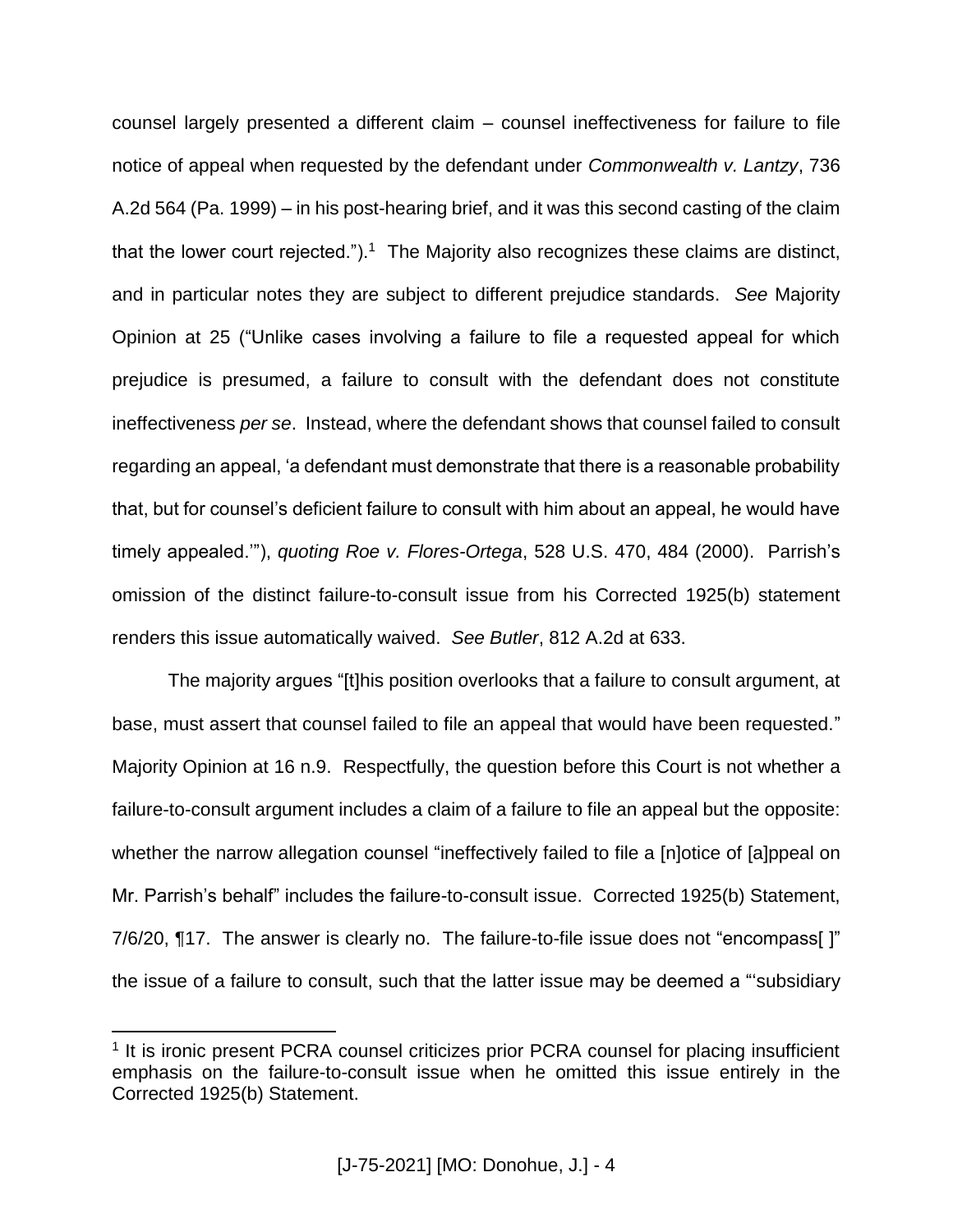issue'" raised by the statement. Majority Opinion at 16 n.9, *quoting* Pa.R.A.P. 1925(b)(4)(v). Claiming ineffectiveness for failure to file an appeal does not include and subsume the allegation of ineffectiveness for failure to consult with a client about his or her appellate rights. Simply because an appeal was not filed does not mean there was inadequate consultation. On the contrary, there can be effective consultation without filing, as the Supreme Court has specifically recognized. *See Roe*, 528 U.S. at 478 ("If counsel has consulted with the defendant, the question of deficient performance is easily answered: Counsel performs in a professionally unreasonable manner only by failing to follow the defendant's express instructions with respect to an appeal.").<sup>2</sup>

The Majority additionally contends "Parrish's assertion that trial counsel failed to file an appeal was supplemented by his assertion in paragraph 17 of his 1925(b) statement referencing PCRA counsel's ineffectiveness for failing to develop the evidence and law to support nunc pro tunc reinstatement of appellate rights and his citation to Count XVII of the Third Amended PCRA Petition[.]" Majority Opinion at 16 n.9; *see also id.* at 20 (arguing Parrish "raised" failure-to-consult claim when "[h]e asserted that initial 'PCRA counsel was ineffective for failing to present all available evidence and law in support of Mr. Parrish's right to reinstatement of his direct appeal rights nunc pro tunc'"), *quoting*  Corrected 1925(b) Statement, 7/6/20, ¶17. Yet there is nothing in Parrish's allegation of PCRA counsel ineffectiveness to suggest it was not likewise premised on the failure to

 $\overline{a}$ 

<sup>2</sup> The majority notes *Flores-Ortega* "fram[ed] [the] issue as [an] 'ineffective assistance of counsel claim, based on counsel's failure to file a notice of appeal without respondent's consent.'" Majority Opinion at 16 n.9, *quoting Flores-Ortega*, 528 U.S. at 473. The Supreme Court in *Flores-Ortega*, unlike this Court here, was not bound by the strict waiver requirements of Rule 1925(b). Moreover, the claim that counsel's failure to file a notice of appeal occurred "without respondent's consent" implicates the failure to consult. Parrish's Corrected 1925(b) Statement includes no such allegation.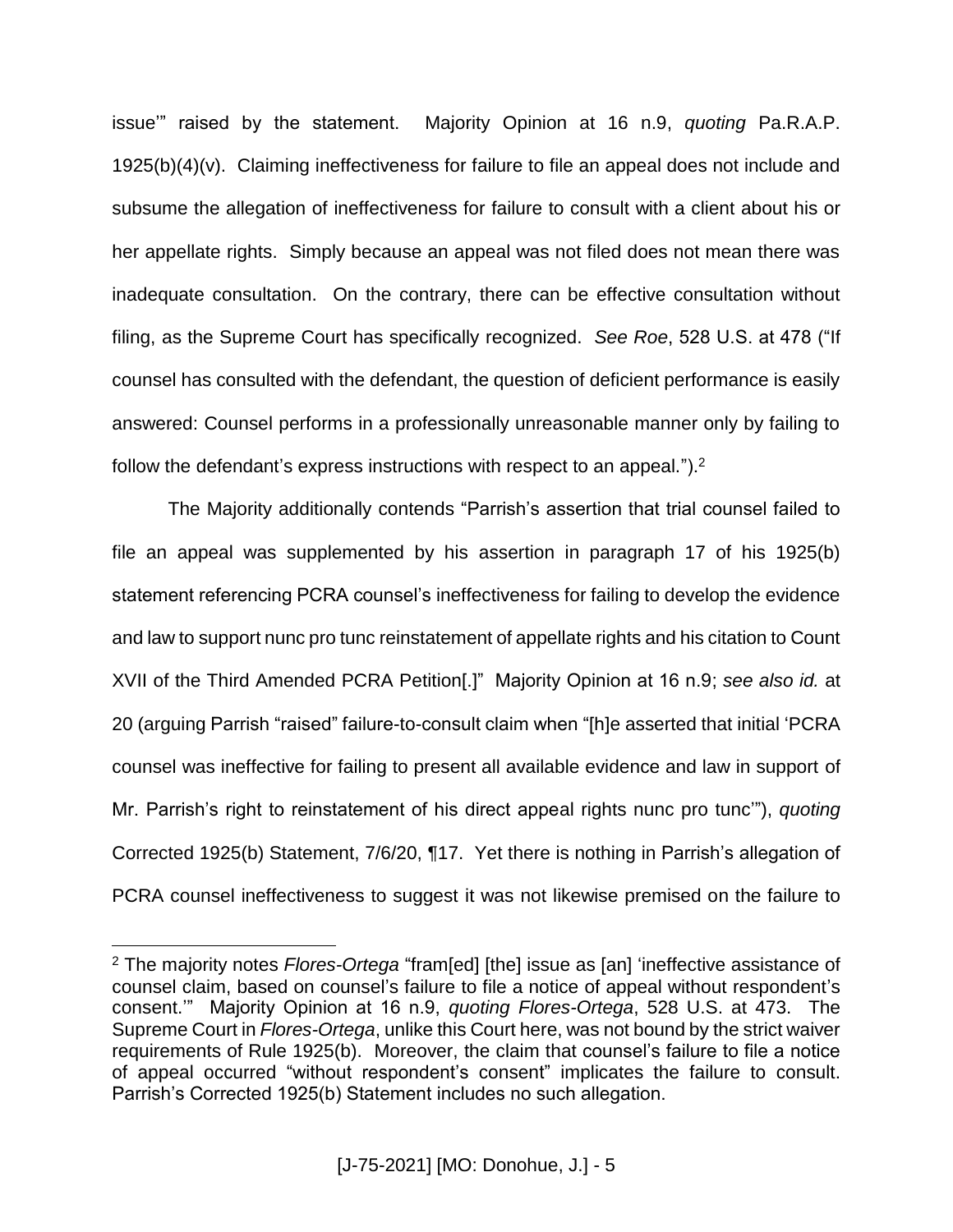file an appeal. Nunc pro tunc relief is not reserved for failure-to-consult claims only; it is the remedy for successful failure-to-file claims as well. *See Commonwealth v. Hairston*, 84 A.3d 657, 661-62 (Pa. 2014) (noting that *Lantzy* "permitt[ed] the restoration of appellate rights nunc pro tunc as a remedy for counsel's ineffectiveness for failing to file a direct appeal"). Parrish's follow-on assertion of ineffective assistance of initial PCRA counsel was merely a derivative claim of ineffectiveness regarding the failure-to-file trial counsel ineffectiveness claim he raised two sentences previously.

Moreover, Parrish's bare, unelaborated citation to Count XVII of his Third Amended PCRA Petition was insufficient to raise the failure-to-consult issue. The crossreference to Count XVII immediately follows the allegation of a failure to file an appeal, and there is no indication it is meant to raise a different issue. Indeed, Count XVII, which is miscaptioned "Ineffectiveness of counsel – Forensic Evidence[,]" includes repeated allegations counsel was ineffective for not filing a notice of appeal. *See* Third Amended PCRA Petition, 9/21/15, ¶¶475, 487, 490. More fundamentally, Rule 1925(b) does not permit incorporation of issues by reference. *See Commonwealth v. Osteen*, 552 A.2d 1124, 1126 (Pa. Super. 1989) ("We agree with the trial court that appellant's incorporation by reference of appellant's Motion for Reconsideration of Sentence in the purported Pa.R.A.P. 1925(b) statements failed to comply with the letter or spirit of Pa.R.A.P. 1925(b)."). Rather, all issues must be included in the statement itself, on pain of waiver. *See Parrish*, 224 A.3d at 693 ("[A]ll appellants must file a Rule 1925(b) statement, if ordered to do so by the trial court, enumerating **all issues** they wish to have the appellate